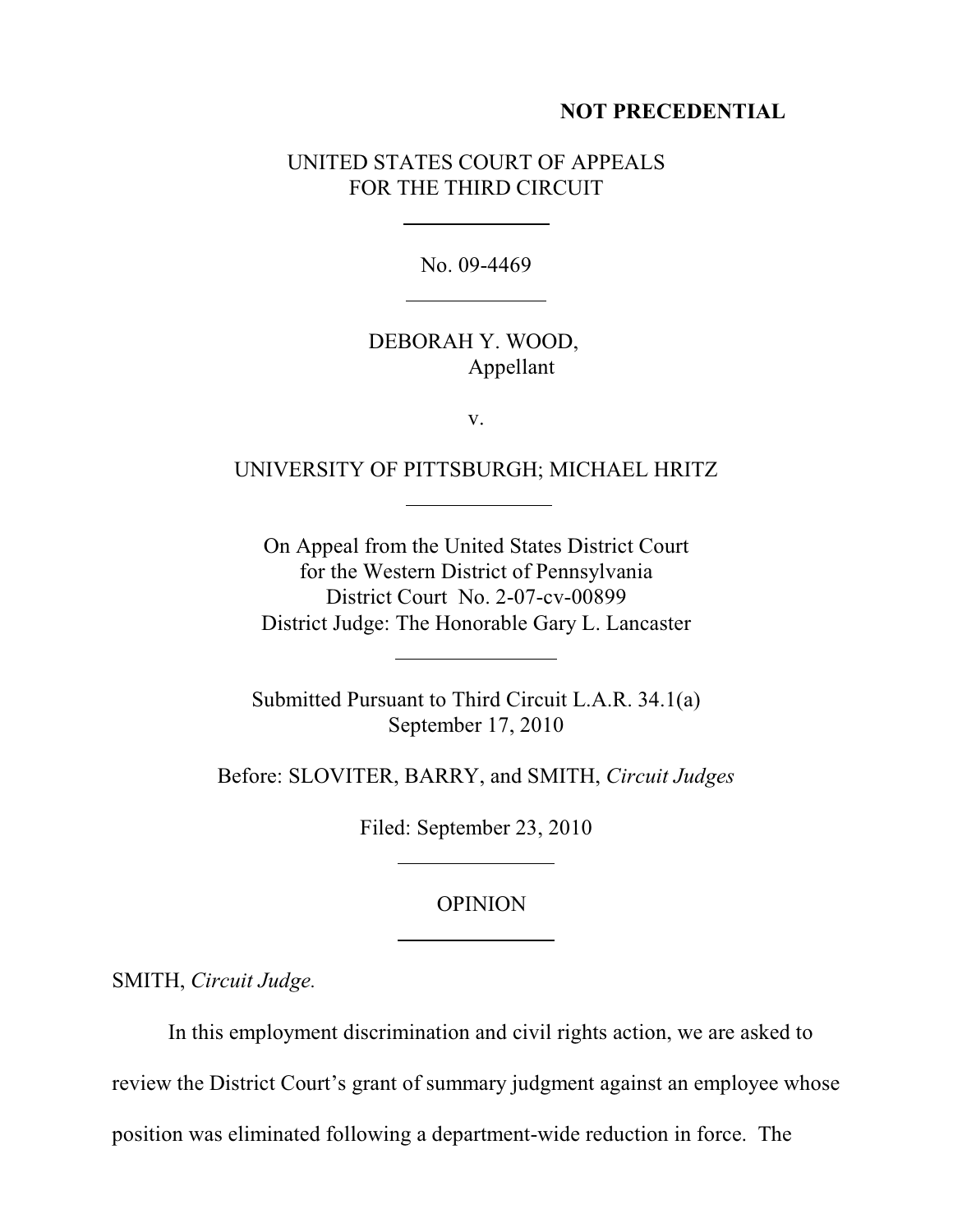District Court held that the employee failed to come forth with evidence sufficient to establish that she (1) suffered discrimination on the basis of gender, (2) was subjected to a hostile work environment, (3) was the victim of unlawful workplace retaliation, (4) was denied equal protection of the laws, and (5) was deprived of her constitutional right to due process. For the reasons set forth below, we will affirm.

I.

Appellant Deborah Y. Wood was employed as a systems analyst in the Systems Section of the University of Pittsburgh's National Surgical Adjuvant Breast & Bowel Project Biostatistical Center ("NSABP"). Appellee Michael Hritz was the supervisor of NSABP Systems Section personnel. At the time Wood was hired, the Section employed a total of six individuals; Wood was the Section's sole female and its only African American employee.

NSABP is a clinical trials group whose financial existence depends upon the receipt of non-university grant funding. In 2007, approximately ninety percent of NSABP's financing was provided by National Institute of Health grants. When Wood commenced her employment with NSABP, she was provided a retention letter expressly stating that "the continuation of this position is contingent upon the renewal of these [non-university grant] funds."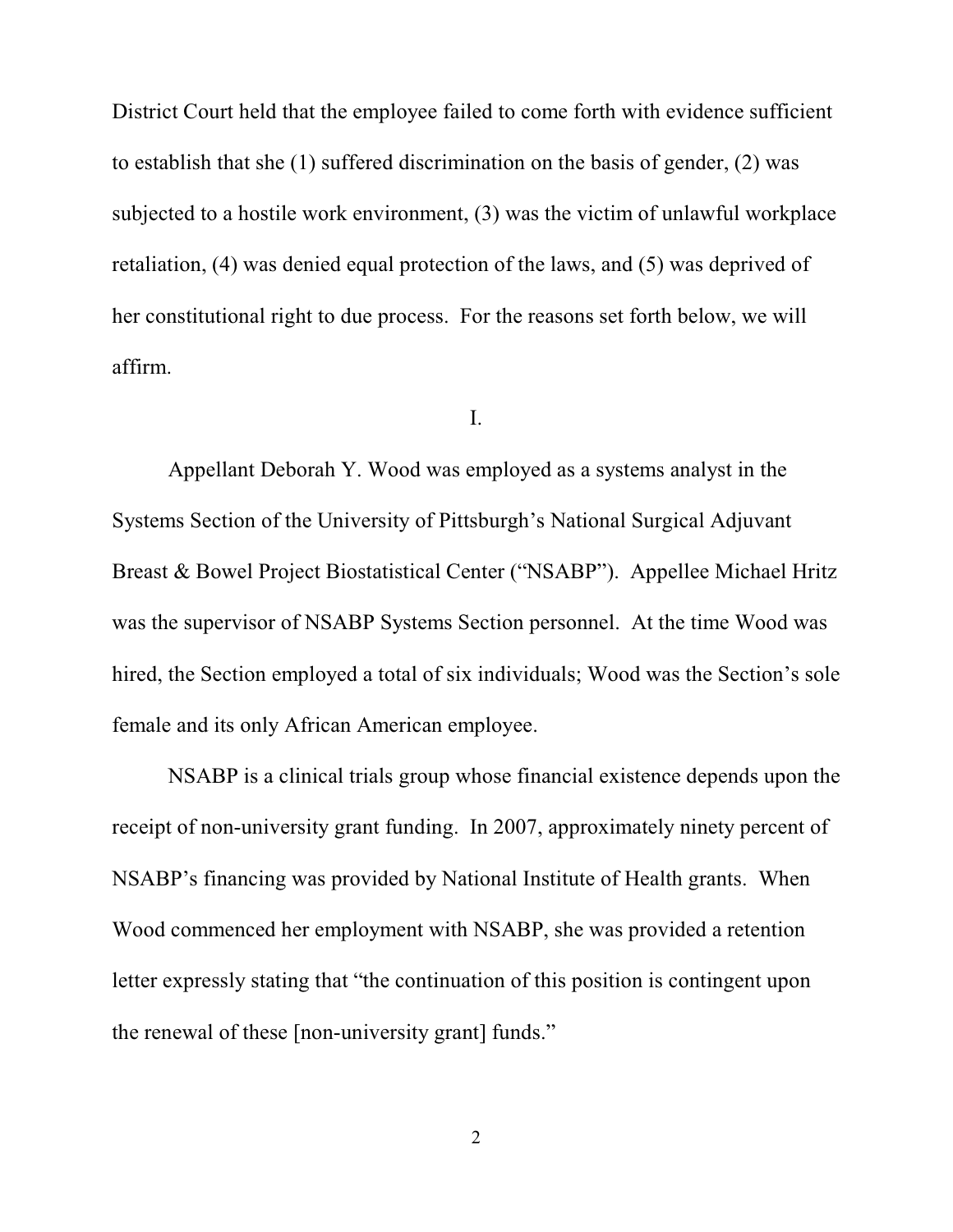Wood testified that her first several years of employment were unremarkable. In 2005, however, she became convinced that someone was tampering with her office computer. Over the next several months, Wood repeatedly advised Hritz that her computer had been remotely accessed by an unknown user. She also alleged that icons were removed from her computer; that she "lost control" of both her mouse and keyboard; that the number "666" appeared on her office calculator "thousands of times"; and that someone entered her office without permission when she was not present. Hritz responded to these allegations by placing a lock on Wood's office door, purchasing and installing software to monitor the usage of Wood's computer, reviewing logs to determine whether Wood's computer had been remotely accessed, and authorizing an individual from the university's Computing Services and Systems Development Department ("CSSD") to review network activity related to Wood's computer. After months of investigating her complaints, Hritz concluded that Wood's computer was not the subject of any improper tampering.

Wood was not satisfied with this determination. In June 2006, she contacted the university's Human Resources Department to convey her dissatisfaction. The Human Resources Department thereafter commenced an investigation of its own. In addition, Hritz, CSSD, and Dr. Joseph Costantino, the director of NSABP, continued their investigative efforts throughout the summer of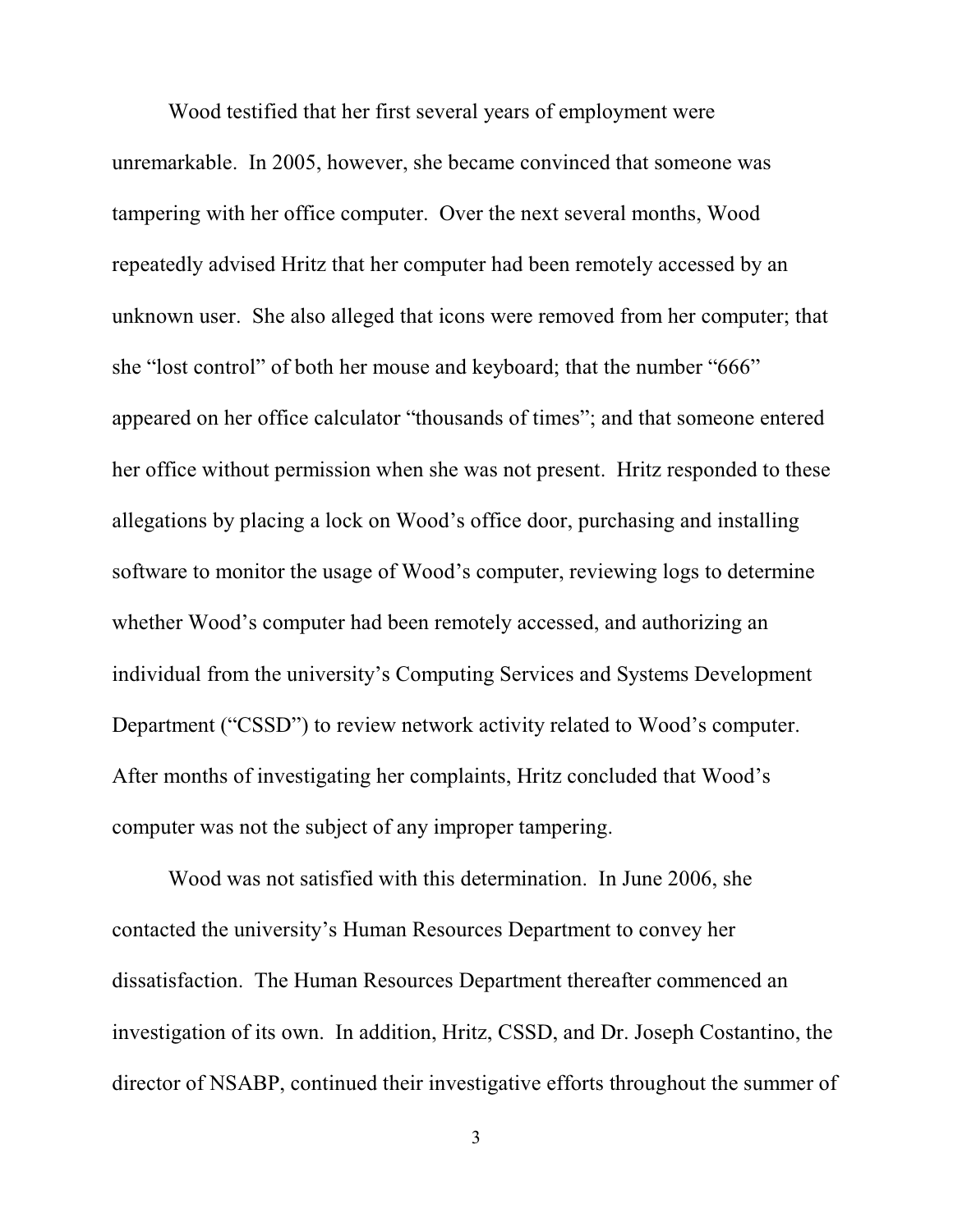2006. The hard drive of Wood's computer was reformatted, she was provided with at least one new computer, and CSSD reviewed additional event logs tracking the usage of Wood's computer. Hritz alone spent over 150 hours attempting to uncover the source of Wood's complaints. In the end, each of these various inquiries reached the same determination: nothing improper had transpired with respect to Wood's computer.

In November 2006, Wood contacted the campus police to report that someone had broken into her locked office. This allegation led to an investigation by the university police department, as well as additional investigative measures by Hritz, CSSD, and Costantino. CSSD assigned Kevin Johnson, a senior information security analyst, to conduct a forensic inspection of Wood's hard drive. Johnson devoted over 200 hours to this inquiry, only to conclude that Wood's computer was not accessed improperly. The university police likewise unearthed no evidence of inappropriate or unlawful activity. Wood nonetheless considered these investigative efforts to be "inadequate." Consequently, she filed a complaint with the Equal Employment Opportunity Commission ("EEOC") on December 19, 2006, alleging that she was the victim of gender discrimination.

In the spring of 2007, Costantino learned that the National Institute of Health intended to reduce its funding of NSABP by over two million dollars. He therefore determined that a reduction in the NSABP employment rolls was

4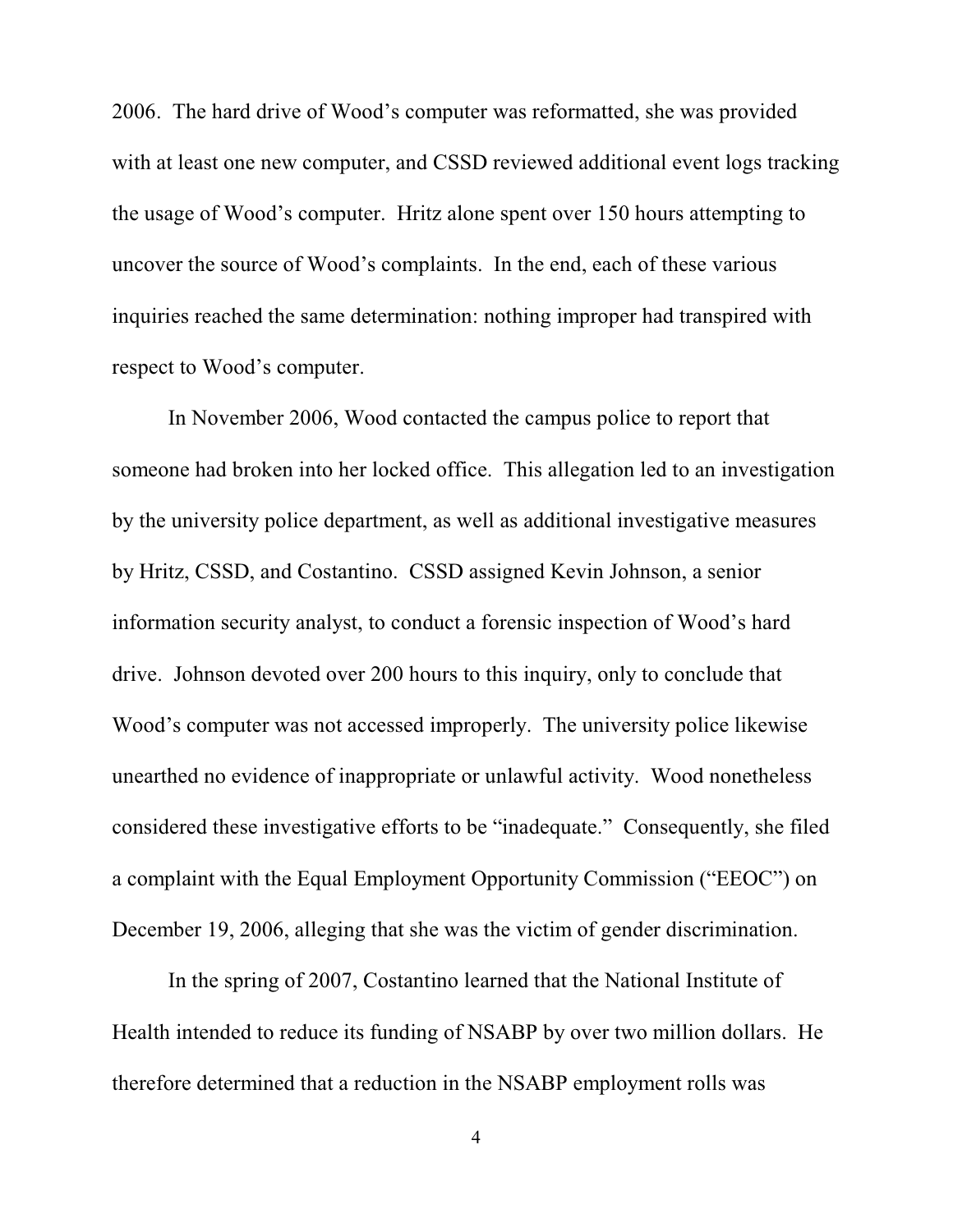necessary to maintain department productivity. Costantino elected to terminate department employees with the lowest job classifications. Wood was one of seventeen employees selected for discharge. On June 28, 2007, Costantino announced to the staff that a reduction in force was necessary and named those employees whose positions would be terminated. After his announcement, however, Costantino offered Wood the opportunity to interview for a new position in another section of NSABP. Wood declined this offer, and on July 12, 2007, she was formally discharged.

On the day of her formal discharge, Wood served the university with a complaint asserting gender and race discrimination in violation of Title VII of the Civil Rights Act, 42 U.S.C. §§ 2000e-2, *et seq.*, section 1983 of the Civil Rights Act, 42 U.S.C. § 1983, and the Pennsylvania Human Relations Act, 43 Pa. Cons. Stat. §§ 951, *et seq*. The District Court exercised jurisdiction pursuant to 28 U.S.C. §§ 1331 and 1367, and dismissed the racial discrimination claims because they were not administratively exhausted before Wood initiated federal suit. Following a period of discovery, the District Court granted summary judgment in favor of the university and Hritz on all remaining claims. Wood timely appealed the District Court's summary judgment order and we have jurisdiction pursuant to 28 U.S.C. § 1291.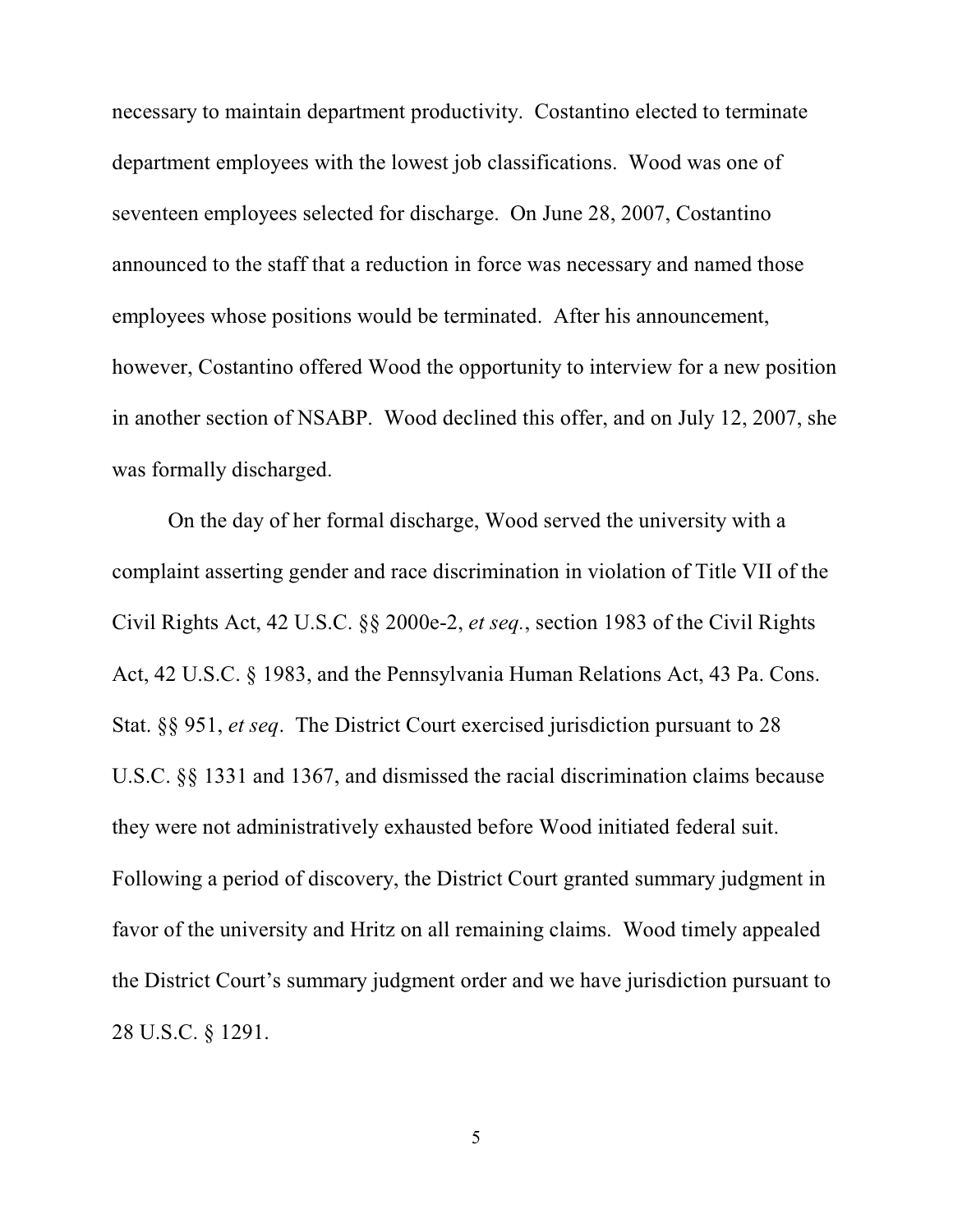II.

We "exercise plenary review over the District Court's grant of summary judgment and apply the same standard that the District Court should have applied." *Shuman ex rel. Shertzer v. Penn Manor Sch. Dist.*, 422 F.3d 141, 146 (3d Cir. 2005) (quotation marks omitted). Summary judgment is appropriate "if the pleadings, the discovery and disclosure materials on file, and any affidavits show that there is no genuine issue as to any material fact and that the movant is entitled to judgment as a matter of law." Fed. R. Civ. P. 56(c). The facts must be viewed in the light most favorable to the non-moving party and all reasonable inferences from the evidence must be drawn in her favor. *Conopco, Inc. v. United States,* 572 F.3d 162, 165 (3d Cir. 2009).

#### III.

Wood alleges that appellees violated Title VII by (1) discriminating against her on the basis of gender,  $(2)$  fostering a hostile work environment, and (3) retaliating against her after she engaged in protected activity. Wood offers no

 $1$  Our analysis of gender discrimination claims under the Pennsylvania Human Relations Act ("PHRA") is identical to our analysis under Title VII. *Burgh v. Borough Council of Montrose*, 251 F.3d 465, 469 (3d Cir. 2001). Therefore, we do not separately address the PHRA claim.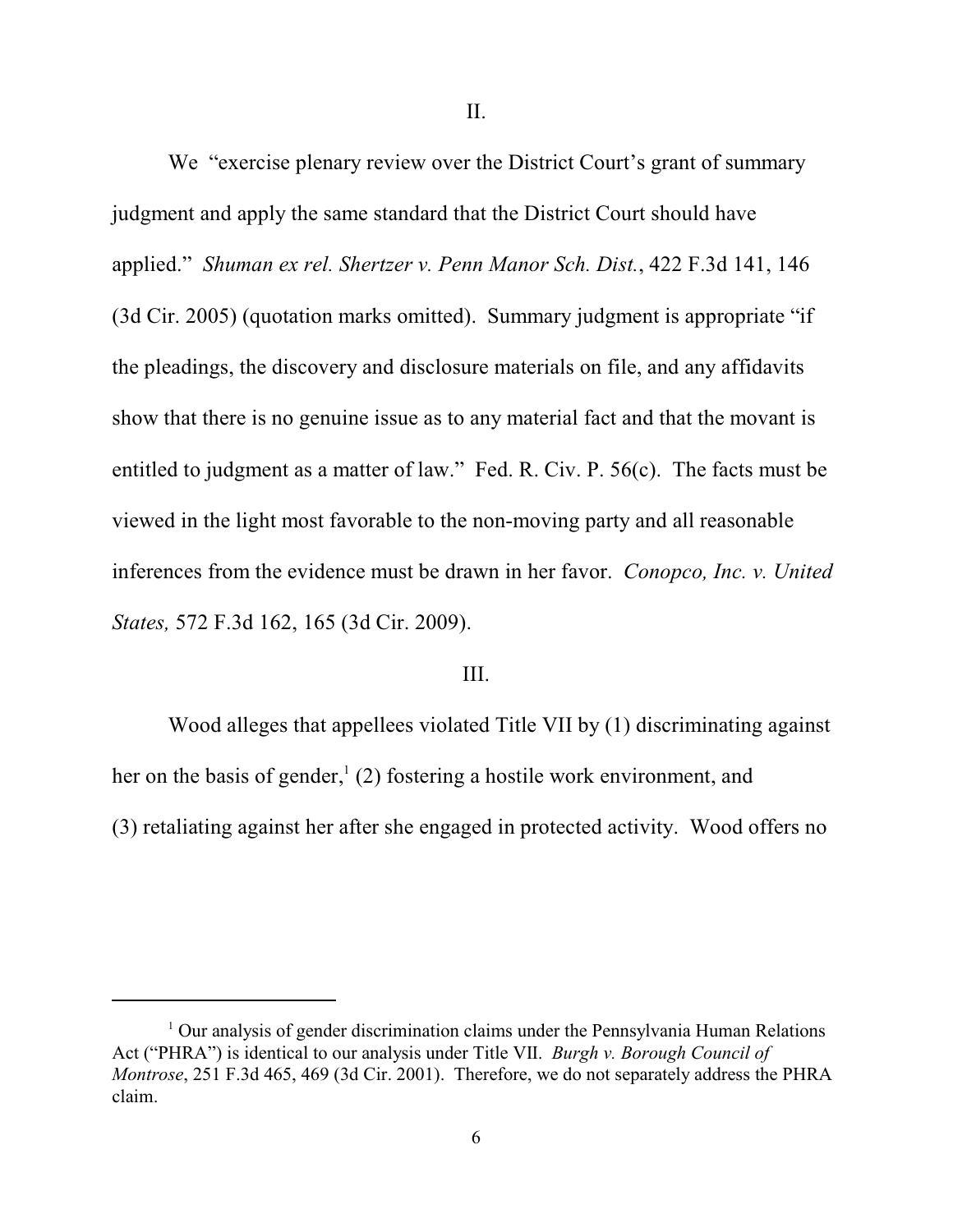direct evidence of gender discrimination, $\frac{2}{3}$  so we must analyze her allegations under the framework set forth in *McDonnell Douglas Corp. v. Green*, 411 U.S. 792 (1973). *See, e.g.*, *Goosby v. Johnson & Johnson Med., Inc.*, 228 F.3d 313, 318-19 (3d Cir. 2000). *McDonnell Douglas* requires the plaintiff to shoulder the initial burden to make out a prima facie case of discrimination. If the plaintiff meets this requirement, the burden of production shifts to the defendant to articulate a legitimate, non-discriminatory rationale for the employment action. Should the defendant satisfy its burden, the presumption of discriminatory action is rebutted and the plaintiff must demonstrate that the defendant's stated reasons are pretextual. *See Wishkin v. Potter*, 476 F.3d 180, 185 (3d Cir. 2007).

To make out a prima facie claim for employment discrimination, a Title VII plaintiff must show (1) she belongs to a protected class, (2) she was qualified for the position in question, (3) she was subjected to an adverse employment action, and (4) the existence of circumstances which give rise to an inference of prohibited discrimination. *See Texas Dep't of Cmty. Affairs v. Burdine*, 450 U.S.

<sup>&</sup>lt;sup>2</sup> Wood's brief contains passing references to her contention that she suffered discrimination on the basis of race. The race discrimination claims were dismissed by the District Court at the pleading stage, however, because Wood failed to exhaust her administrative remedies. Wood does not directly challenge the District Court's dismissal order, nor does she proffer any argument suggesting the order was erroneous. As a result, she has waived the issue for purposes of appeal. *See Kach v. Hose*, 589 F.3d 626, 642 (3d Cir. 2009) (stating that "it is well settled that 'a passing reference to an issue will not suffice to bring that issue before this court'" (quoting *Laborers' Int'l Union of N. Am., AFL-CIO v. Foster Wheeler Corp.*, 26 F.3d 375, 398 (3d Cir. 1994))).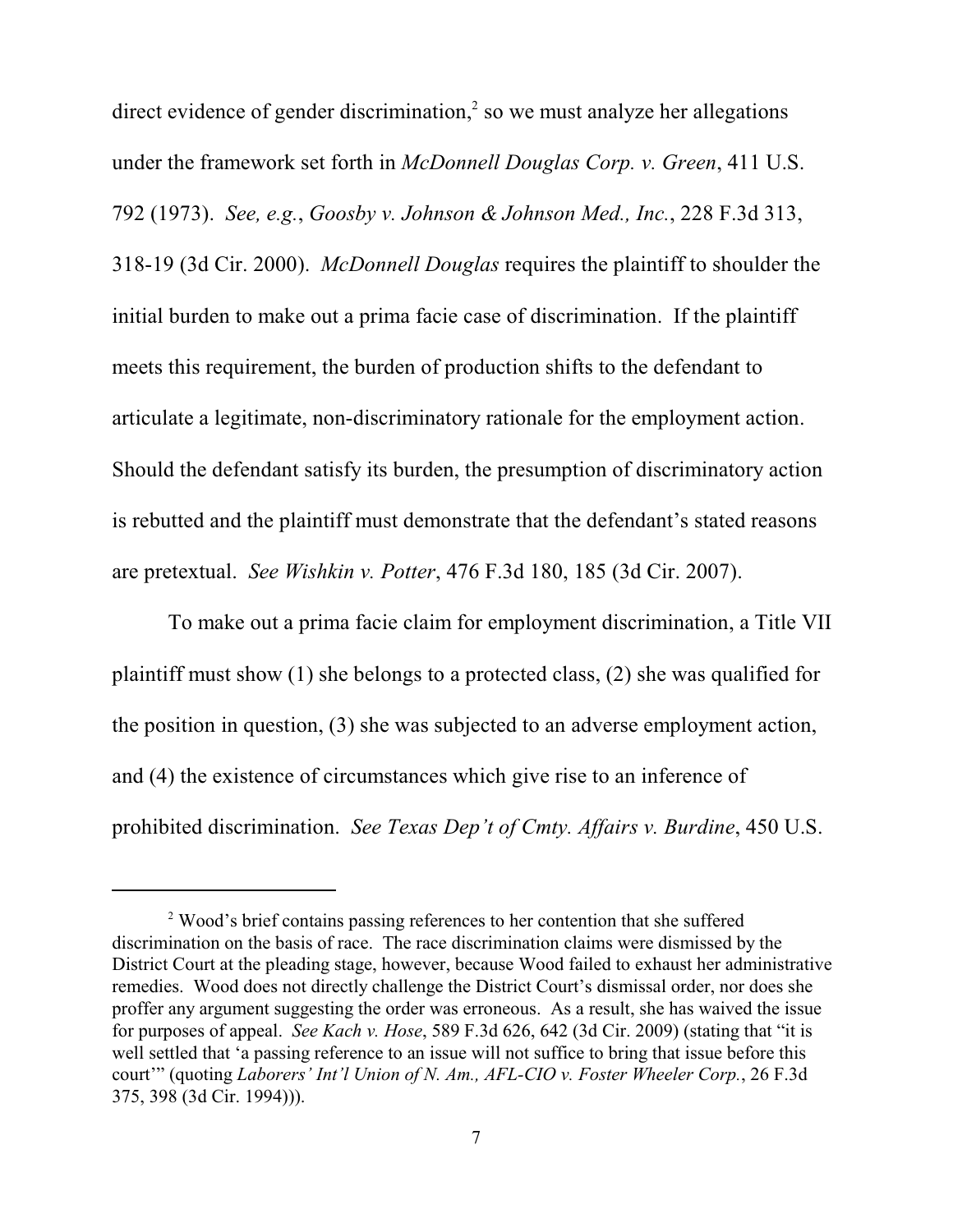248, 253 (1981); *Sarullo v. United States Postal Serv.*, 352 F.3d 789, 797-98 (3d Cir. 2003); *Pivirotto v. Innovative Sys., Inc.*, 191 F.3d 344, 357 (3d Cir. 1999). In a reduction in force suit, a plaintiff satisfies the fourth element by demonstrating that the employer retained similarly situated employees who were not within the protected class. *See Anderson v. Consol. Rail Corp.*, 297 F.3d 242, 249-50 (3d Cir. 2002); *In re Carnegie Ctr. Assocs.*, 129 F.3d 290, 294-95 (3d Cir. 1997). There is no question that the first three prima facie requirements are satisfied herein, but the record is devoid of evidence which satisfies the final element. To the contrary, it is undisputed that NASBP terminated seventeen employees with the lowest job classifications. Wood does not identify a single individual whose job classification was equal or inferior to hers and who retained his or her position.<sup>3</sup> In other words, there is no evidence that employees similarly situated to Wood were retained. Her claim fails, then, for she cannot establish that the fact of

<sup>&</sup>lt;sup>3</sup> After Wood's position was eliminated, she was offered the opportunity to interview for a vacant position in another section of NSABP. Wood declined this offer, which was then extended to an employee named Jidong Zou. Although Zou's job classification was lower than that held by Wood, it is undisputed that Zou was offered the position only after Wood turned it down. Therefore, Zou's retention is not evidence of the fourth prima facie element.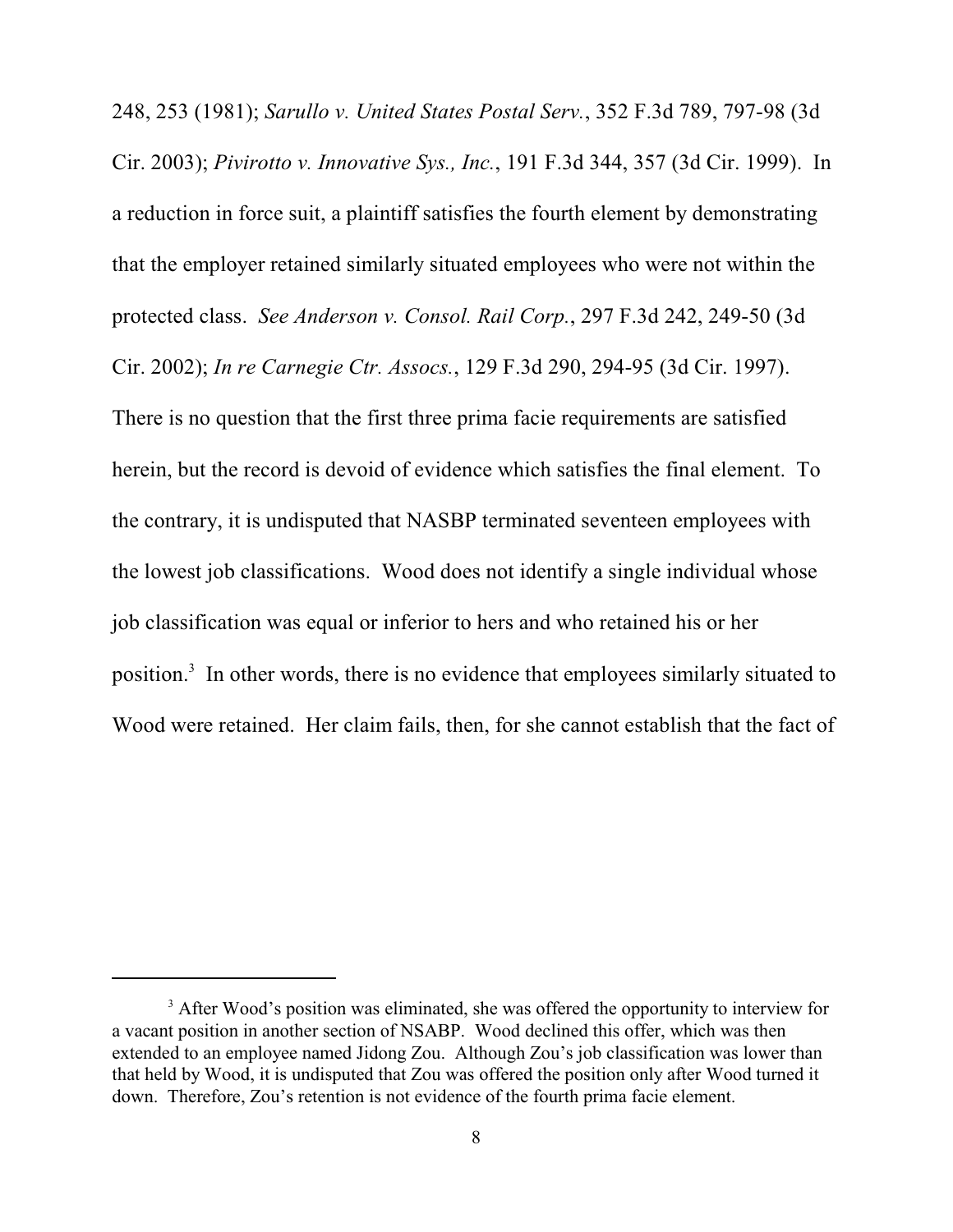her termination raises an inference of discriminatory animus.<sup>4</sup> See Pivirotto, 191 F.3d at 352 (quoting *Int'l Bhd. of Teamsters v. United States*, 431 U.S. 324, 335 n.15 (1977), and explaining that "[t]he central focus of the inquiry . . . is always whether the employer is treating some people less favorably than others because of their race, color, religion, sex, or national origin" (internal quotation marks omitted)).

Wood next argues that she was subjected to a hostile work environment. To make out a Title VII hostile work environment claim, an employee must show that "(1) the employee suffered intentional discrimination because of [her] sex,  $(2)$  the discrimination was pervasive and regular, (3) the discrimination detrimentally affected the [employee], (4) the discrimination would detrimentally affect a reasonable person of the same sex in that position, and (5) the existence of *respondeat superior* liability." *Andreoli v. Gates*, 482 F.3d 641, 643 (3d Cir. 2007) (quoting *Weston v. Pennsylvania*, 251 F.3d 420, 426 (3d Cir. 2001)) (internal quotations marks omitted). Wood argues that she suffered persistent harassment which *must have been* the result of gender bias. Specifically, she

<sup>&</sup>lt;sup>4</sup> Even if we were to conclude that Wood made out a prima facie case of discrimination, appellees have articulated a legitimate non-discriminatory purpose for her termination: namely, NASBP's budget was reduced and the department was required to trim the employment rolls. Wood offered no direct or circumstantial evidence to discredit this proffered reason, nor has she adduced evidence suggesting that discrimination was more likely than not a motivating or determinative cause behind her discharge. *See Fuentes v. Perskie*, 32 F.3d 759, 764 (3d Cir. 1994).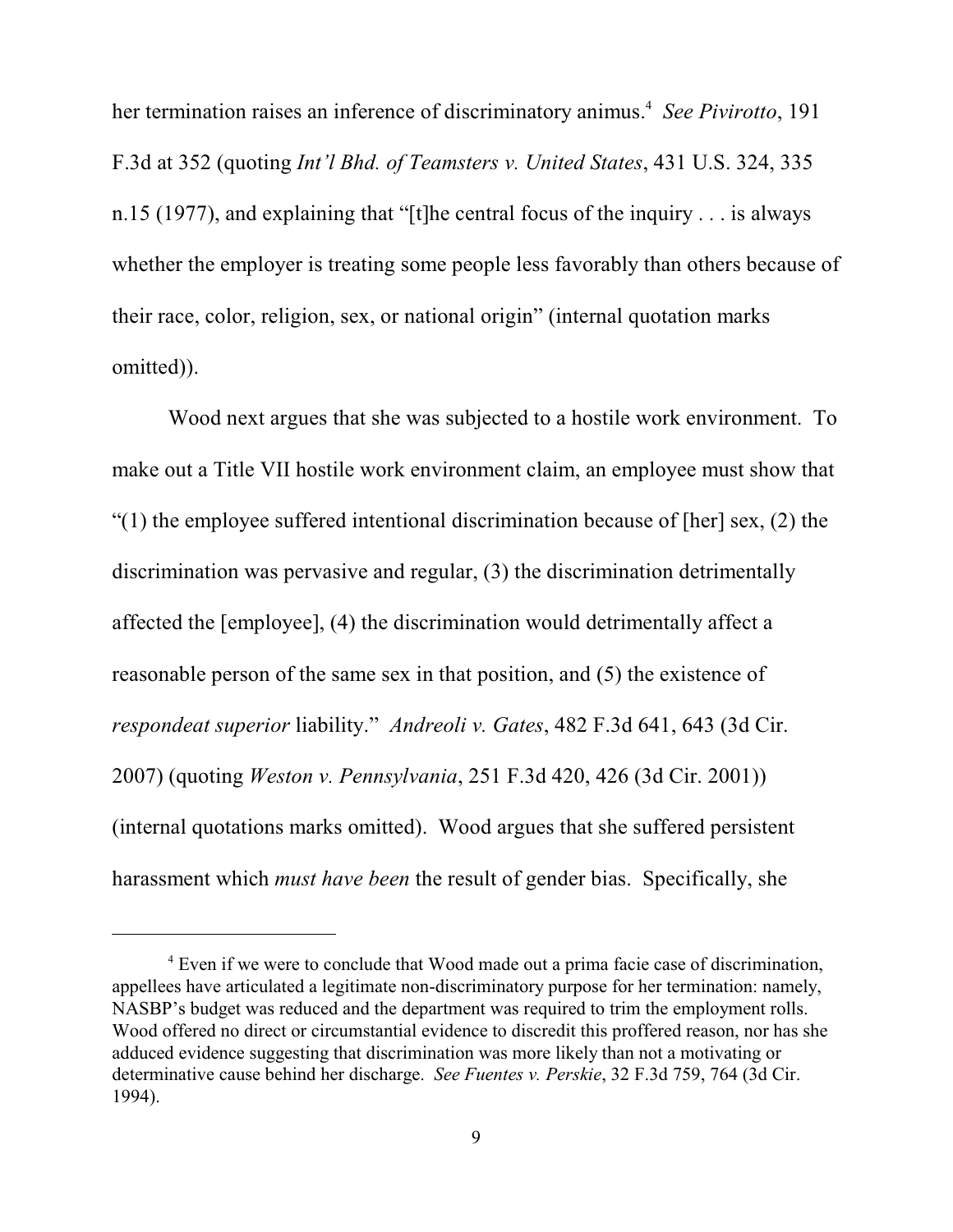claims that her computer was the recurrent object of tampering, that the university's investigation of her allegations was "insufficient," and that Hritz and her coworkers "acted differently" toward her and treated her with disrespect in office meetings.

The District Court held that Wood's proffered evidence failed to establish that she was the subject of intentional gender discrimination. We agree. University employees went to extraordinary lengths to investigate Wood's tampering allegations and there is simply no evidence to suggest that any aspect of their inquiry was influenced by gender bias. Wood's vague assertion that her colleagues "acted differently" toward her and treated her with disrespect is likewise insufficient to meet Title VII's prima facie requirement. *See Oncale v. Sundowner Offshore Servs., Inc.*, 523 U.S. 75, 80-81 (1998) (explaining that Title VII does not impose a "general civility code" upon workplace conduct).

Wood also contends that she was the victim of unlawful workplace retaliation. To establish a prima facie case of retaliation, an employee must show (1) that he or she engaged in protected activity, (2) that he or she was subjected to an adverse action by the employer, and (3) the existence of a causal link between the employee's protected activity and the purportedly adverse action. *Marra v. Phila. Hous. Auth.*, 497 F.3d 286, 300 (3d Cir. 2007). The District Court held that Wood engaged in protected activity when she filed complaints with the EEOC,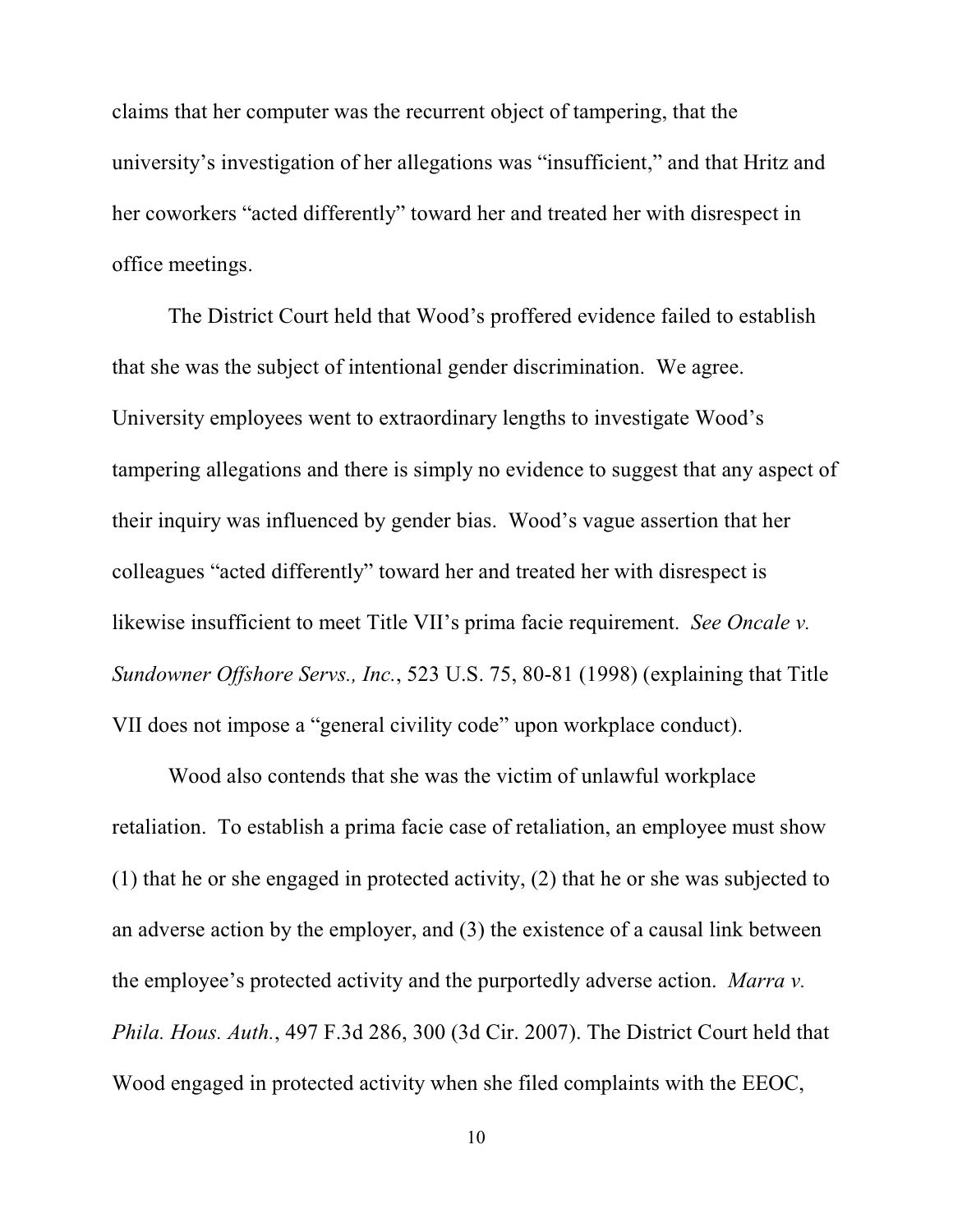that Wood's July 12, 2007 discharge constituted an adverse employment action, and that the discharge was causally linked to her protected activity. Although we are not convinced that Wood has satisfied the third prima facie element, we agree with the District Court's determination that appellees effectively rebutted any inference of discriminatory action. The university produced undisputed evidence that NSABP's budget was reduced, which in turn necessitated a workforce reduction. What is more, Costantino selected positions for elimination by pinpointing those employees with the lowest job classifications. Wood was one such employee. Because she offers no evidence to rebut the university's legitimate, non-discriminatory rationale, $5$  Wood's retaliation claim is without merit.

Finally, Wood raises equal protection and due process claims pursuant to § 1983. The showing required to prove a § 1983 gender discrimination claim is identical to that required by Title VII, *see Stewart v. Rutgers*, 120 F.3d 426, 432 (3d Cir. 1997); Wood's failure to make out a case of Title VII gender discrimination is thus fatal to her action arising under the Equal Protection Clause.

 $\frac{1}{2}$  According to Wood, the reduction in NSABP's workforce was devised specifically to "get rid of" her. This explanation is entirely speculative and does not constitute direct or circumstantial evidence from which a factfinder could reasonably disbelieve the university's articulated reasons, or upon which it could conclude that an invidious discriminatory reason was more likely than not a motivating or determinative cause of the university's action. *See Fuentes*, 32 F.3d at 764.